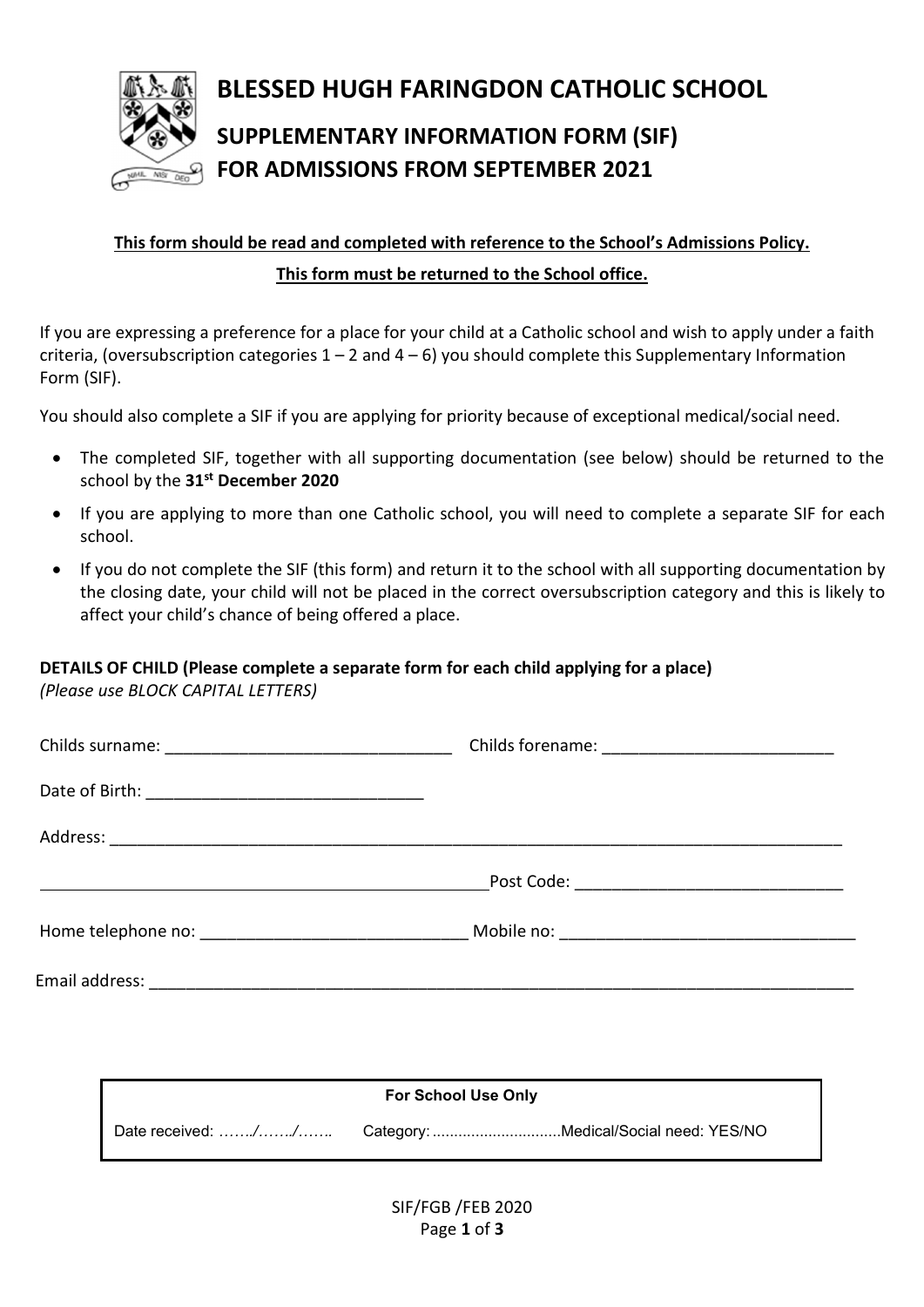Religious status of child (please indicate by a tick in the

| appropriate box).                                          |  |
|------------------------------------------------------------|--|
| Catholic                                                   |  |
| Member of an Eastern Orthodox Church                       |  |
| Member of other Christian denomination                     |  |
| Member of other faith                                      |  |
| Catholic parish in which your child lives (if applicable): |  |

#### SUPPORTING DOCUMENTATION

It is strongly recommended that all supporting documentation requested below is supplied. Failure to submit this information will prevent your child being placed in the correct oversubscription category and may result in the application not being successful.

#### All documents should be provided at the same time as this form is returned to the school.

#### APPLICATION FOR A BAPTISED CATHOLIC CHILD

#### Evidence of Catholic Baptism/Reception

- A copy (not the original) of the child's Baptism certificate  $OR$
- Notification of Reception into full communion of the Catholic Church via the Rite of Christian Initiation

#### APPLICATION FOR A MEMBER OF ANOTHER CHRISTIAN DENOMINATION OR OTHER FAITH

If an application is being made for a place at the school as a member of another Christian denomination or another faith, a letter confirming membership of that Christian denomination or faith and signed by the appropriate minister of religion or faith leader, will be required.

#### EXCEPTIONAL MEDICAL/SOCIAL NEED

STRONG AND RELEVANT EVIDENCE, NAMING THE SCHOOL, MUST BE PROVIDED BY AN APPROPRIATE PROFESSIONAL AUTHORITY (e.g. qualified medical practitioner, education welfare officer, SENCO, senior UK service personnel, social worker or social care professional). EVIDENCE OF A DIAGNOSIS OR A LETTER FROM A PARENT EXPRESSING A PREFERENCE FOR THE SCHOOL IS NOT SUFFICIENT EVIDENCE (see note d).

#### **CHECKLIST**

#### Have you:

- enclosed a copy of the baptism certificate or certificate of reception into the Catholic Church for the child (where applicable)?
- Enclosed a letter confirming membership of a Christian denomination or other faith (where applicable)?  $\perp$
- enclosed evidence of exceptional medical/social need (where applicable)  $\Box$

Unfortunately, the school is not allowed to check or advise on completion of this form. Parents/guardians are wholly responsible for completing the form correctly, signing and dating it, and submitting it within the published timeframe together with all the supporting documentation required.